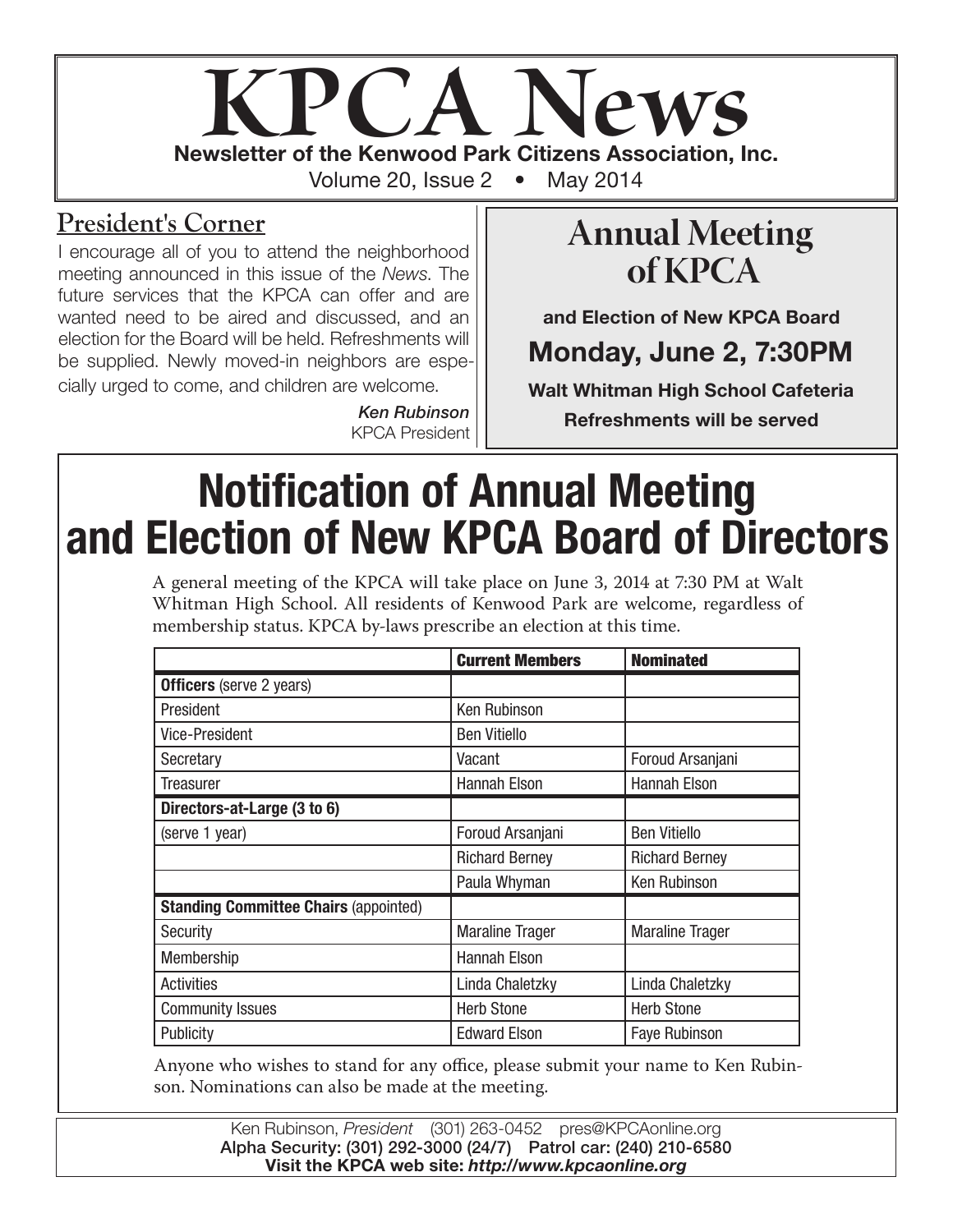# **Kenwood Park Citizens Association**

#### Please renew your membership today (or join for the first time).

| July 1, 2014 to June 30, 2015<br>$\Box$ Security patrol contribution and KPCA membership together: \$295.<br>KPCA membership only: \$85. |                                                                                              |  |
|------------------------------------------------------------------------------------------------------------------------------------------|----------------------------------------------------------------------------------------------|--|
|                                                                                                                                          |                                                                                              |  |
|                                                                                                                                          | Spouse's Name: First_______________________________Last (if different)______________________ |  |
|                                                                                                                                          |                                                                                              |  |
|                                                                                                                                          |                                                                                              |  |
| Emergency Contact: (Someone we can call if you are out of town or are disabled, even in the evening):                                    |                                                                                              |  |
| Please make checks out to: Kenwood Park Citizens Association (or KPCA)                                                                   |                                                                                              |  |
| Please mail to:                                                                                                                          | Hannah Elson, KPCA Treasurer<br>6320 Lenox Rd.<br>Bethesda, MD 20817                         |  |

## **Kenwood Park Kennel Club**

In light of the interest shown by KP residents for a dog get together, KP Kennel Club is preparing for our next Yappy Hour. If anyone is willing to host or help with the next party, please contact Neda kpkennel@kpcaonline.org.

#### Spring Safety tips for our pets:

Now that its spring time, there are a number of ways on how we can show are love and care for our pets.

#### Insect Bites:

Insect, bee and spider bites can cause your pet to go into anaphylactic shock. This is life threatening. Do not use tweezers to remove bee stingers, as this will squeeze more venom into your pet's body. Use a credit card instead. Place the card under the stinger to lift it up and then flick it out. Symptoms include pain, redness and swelling at site, unconsciousness, seizures, excessive salivation, vomiting, and respiratory distress. This is very similar to snakebite. Keeping calm helps your pet to stay calm. It is a good idea to investigate whenever your pet is licking at an area, as it may be the first sign of a bite. Your pet first aid kit should contain an antihistamine dosed for your pet by your veterinarian. If you suspect anaphylactic shock, contact your veterinarian for instructions prior to your arrival at their office.

#### Ticks, Mosquitos, and Fleas:

They spread disease and severe illnesses. Every year there seems to be another new tick borne disease. Use a preventative. Use Aromapaws or Aromadog, and Pet Naturals of Vermont make repellants that are a success.

#### Gardening

Know which plants, bulbs, and shrubs are hazardous to your pets. The ASPCA's website: www.aspca.org, has a comprehensive list of poisonous plantings. Many commercially prepared types of mulch are treated with chemicals that are toxic and cocoa mulches contain cocoa, AKA chocolate. Store fertilizers and pesticides in their original containers and away from your pets. Keep pets away from treated areas, as they will absorb toxins through the skin or pads. In addition, they may lick their paws and ingest the poison.

#### Weather

Spring storms bring thunder and lightning. It can be fearful for some pets causing them to run off. Make sure your pet is well identified. A well-identified pet has a better chance of returning home. Thundershirts,www.thundershirt.com; is a snug fitting jacket that helps alleviate anxiety during storms. Herbal remedies, from Bach's and Alaskan Essences, may offer some relief.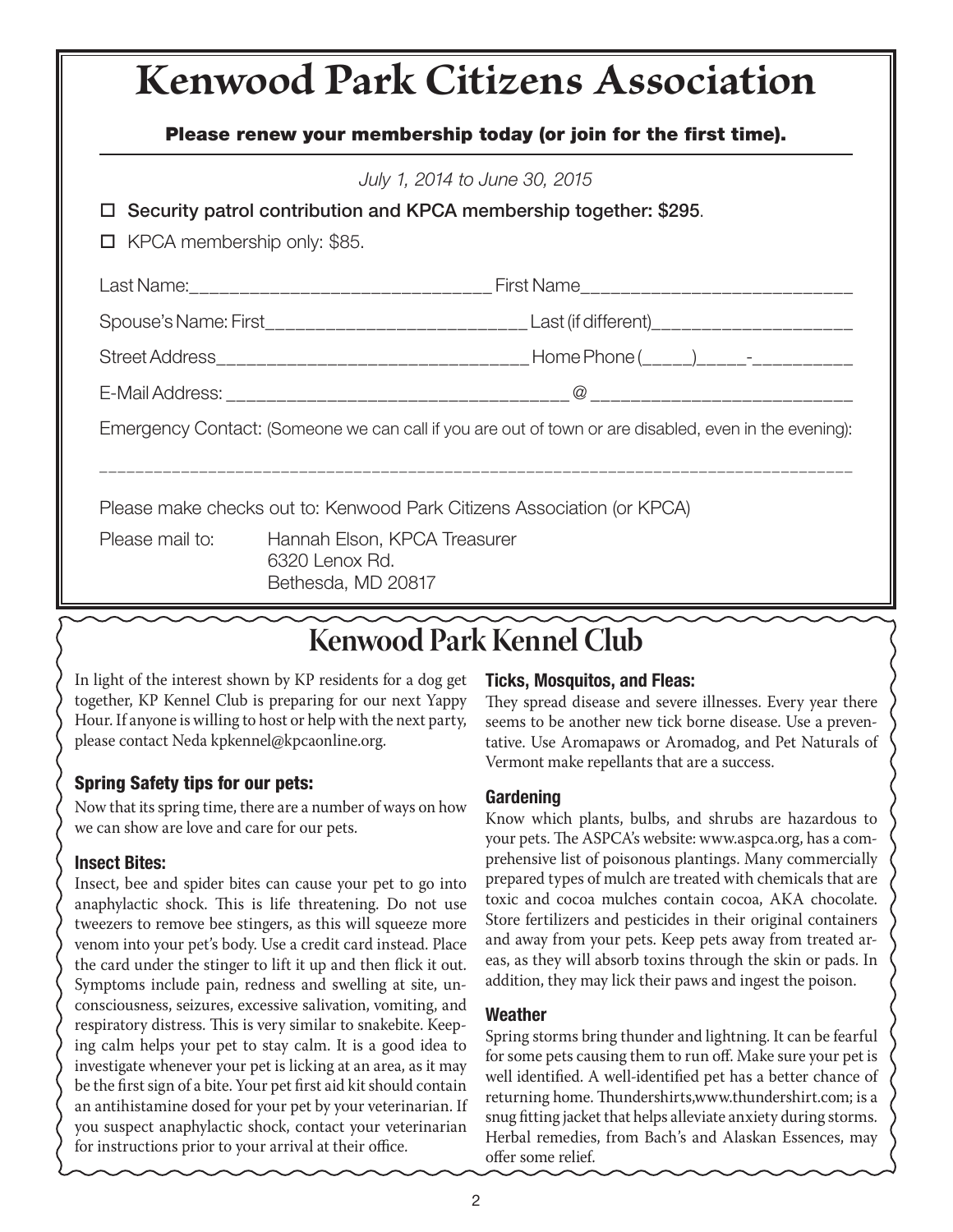## **Board Decision on Next Fiscal Year Dues**

The Board has determined that dues for the coming fiscal year, July 1, 2014 to June 30, 2015, will be \$295 for Security membership and \$85 for social membership. This is a reduction of dues for the present period which were \$338 and \$100. A membership application in this issue reflects the new dues schedule.

### NEEDED:

Volunteer to organize the Fourth of July parade this year. Please contact *pres@kpcaonline.org*

### New Security Service and Changes in Requests for Vacation Coverage

We have continued to have performance problems with our current security service provider, Alpha Security. As a result the contract with Alpha will be terminated effective May 17. An effort is being made to find a new provider. Because of the short time frame, it is possible that there will be a brief period without coverage. The Board is endeavoring to avoid this situation. Updates will be provided on the KPCA website and through the list-serve.

With regard to service issues the Board is paying particular attention to quality assurance and mechanisms for prompt resolution of service problems by any new security service provider.

Until May 17 the phone at the Alpha office is 301-292-3000. For an evening emergency, when the patrol car is on duty in Kenwood Park, it can be reached at 240-210-6580.



### What the Membership Dues Provide

The membership dues cover many things, including:

- Newsletter production and distribution
- Club mailings
- Pot Luck dinners
- Halloween Party
- Fourth of July Parade

## What the Security Service Provides

The security service operates through the evening, night, and morning. A marked patrol car circulates through Kenwood Park, traversing all streets, several times a shift. There are appropriate dwell times at various locations. If you have a safety concern, the patrol car can be contacted at 240-210-6580 (note that this will change after May 17). If you want vacation coverage, call the Security Office, (not the patrol car) at 301- 292-3000, (will change after May 17) during the work week. The Office will check to make sure you are on the paid Security Member list. During the nights you designate, the patrol officer on duty in the patrol car will be instructed to make a walk around your property, and will clear away accumulating newspapers or mail, placing those items in a location not visible from the street. If you have an alarm service you can inform the security service and the alarm service, so that they can contact each other. In the event of evidence of forced entry of a property, the security service can notify the home-owner and the police. If the security patrol officer witnesses a criminal-entry he will immediately notify the police. The patrol officer will also inform Security Members if they have an open garage door. The presence of the patrol also provides deterrence against professional crime in our entire neighborhood, and is worth your support!



May 22. For more information, contact sigust@msn. com.